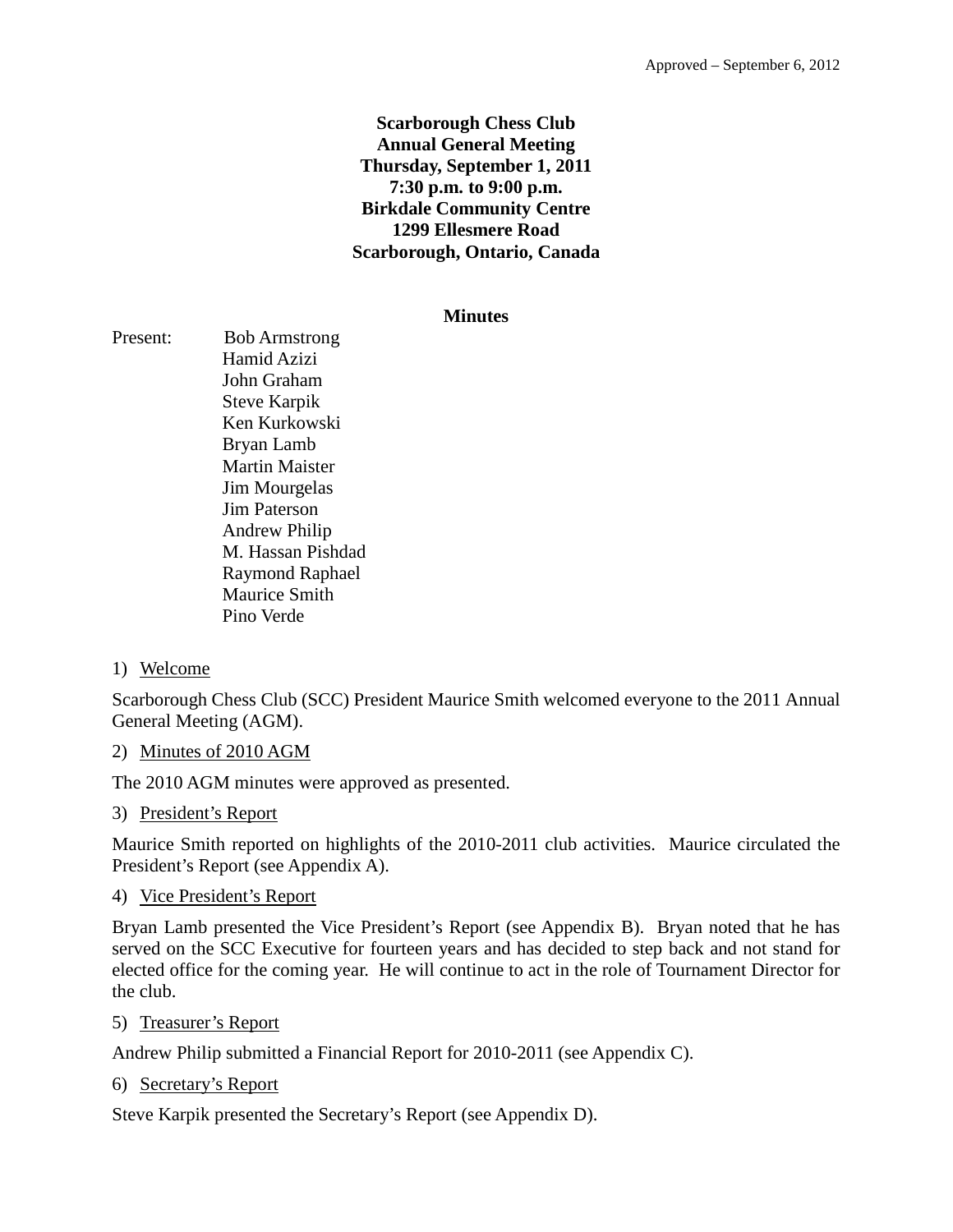#### 7) Officer-at-Large Report

Martin Maister presented the Officer-at-Large's report (see Appendix E).

#### 8) Elections of Executive Committee Members

Bob Armstrong thanked the 2010-2011 Executive Committee members for their hard work over the past year.

a) Election of President

Maurice Smith was acclaimed as President for 2011-2012.

b) Election of Vice President

David Krupka was acclaimed as Vice President for 2011-2012.

c) Election of Treasurer

Ken Kurkowski was acclaimed as Treasurer for 2011-2012.

d) Election of Secretary

Steve Karpik was acclaimed as Secretary for 2011-2012.

e) Election of Officer-at-Large

Hamid Azizi was acclaimed as Officer-at-Large for 2011-2012.

- 9) New Business
	- a) Forfeits

It was decided that a strict rule of forfeit will now be enforced where a player gives no notice to the executive of not attending and fails to appear in one hour. There will no longer be repairing of those whose opponents have not shown up; rather, they will get assigned a rated win by forfeit.

b) Sections

It was proposed to replace last year's three section structure (2000+, U2000 and U1600) with two sections (1800+ and U1800). There was lively discussion on the merits of two versus three sections, and where break points should be. It was finally decided by majority vote to try out the two sections (1800+ and U1800) for the first tournament of the season, the Howard Ridout Memorial Swiss. Players in the 1700s will have the option to play in the top group if they wish.

The Executive Committee was asked to solicit input from members during this experiment, and receive any other proposals for upcoming tournaments. The Executive will decide whether or not to continue the new format before the start of the second tournament.

- c) Incentives
	- Club Champion and Most Improved Player Incentives

It was agreed that, starting in 2011-2012, the Club Champion and the most improved player will each win one free membership for a year.

• Junior Incentives

Andrew proposed a new sponsorship initiative to support and encourage promising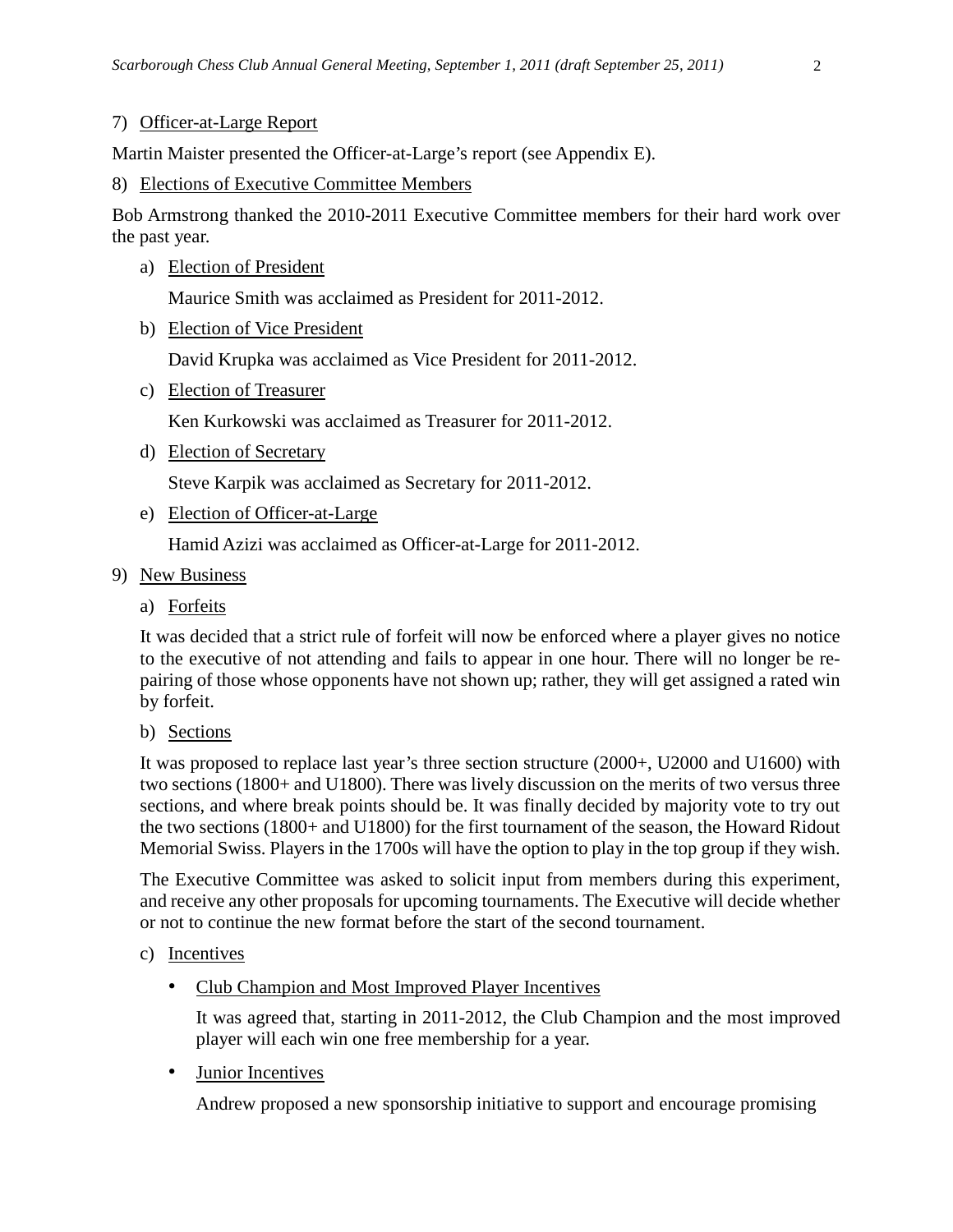juniors – the Junior Support Fund. Given the club's healthy financial position, he proposed allocating \$500 to \$1,000 in 2011-2012 on junior development through outside-of-club tournament participation. Suggested ideas included:

- contributing toward those SCC age group winners of the Ontario Youth Chess Championship to compete in the Canadian Youth Chess Championship (CYCC); and
- holding a CYCC qualifier, and helping the winners with expenses for attending the CYCC.

There was broad support for the Junior Support Fund. It was decided to empower the Executive Committee to develop funding criteria prior to the start of the second tournament of the 2011-2012 season.

d) FIDE Rules: Sudden Death Game Claims

It was noted that members need more education on what claims can be made just before the end of time. To remedy this situation, Maurice Smith volunteered to draft a simplified "Rules Help Sheet" for members.

e) Cell Phones

It was decided that if a player's cell phone rings in the playing hall, s/he will be given an automatic forfeit. If the parent of a player's cell phone rings, s/he will be asked to spend the rest of the evening in the hallway.

10) Adjournment

The meeting was adjourned. The next AGM is scheduled for the first Thursday in September (Thursday, September 6, 2012).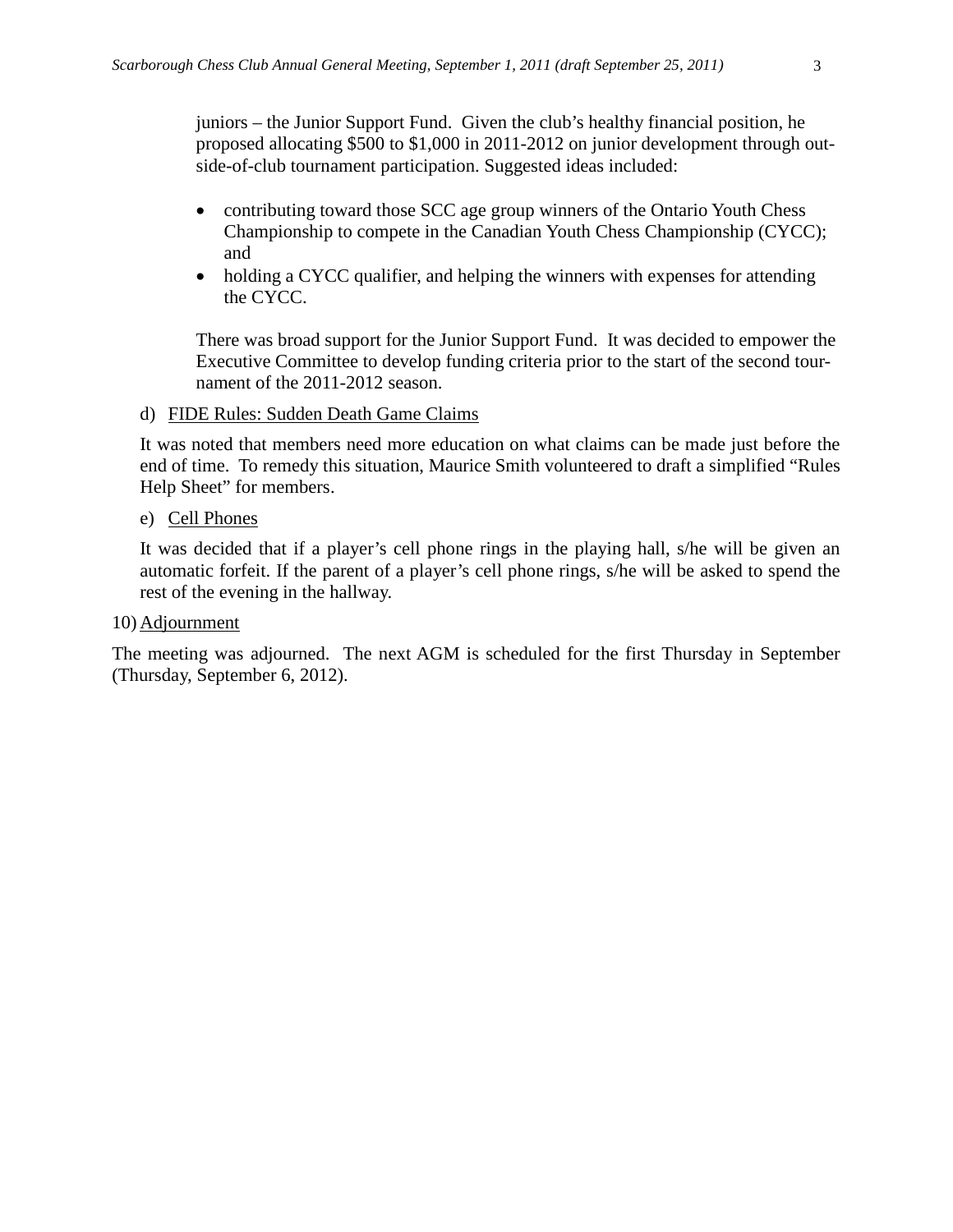# **Appendix A: Scarborough Chess Club 2010-2011 President's Report**

#### **Submitted by Maurice Smith**

This past year was another good one for the Scarborough Chess Club. Membership topped the 100 mark and has stayed there. The majority of new members are Juniors and that is very promising for the future of the Club. All of our tournaments had many entries in each section, providing very competitive events.

Our finances are sound and there is an increase in the funds we have on hand from last year. This is important as we face the challenges of the future. Rent is up about \$160.00 from last year. We cannot be sure how many of the current membership will be back or how many new members will join. There will be competition from new chess clubs that will challenge the ways we attract and keep our members.

Our assets are the very nice playing location, our flexible payment system, the database and the Newsletter. Our greatest asset has been the dedication of the Executive. I wish to sincerely thank Bryan, Andrew, Steve and Martin for all the time they put in for the Club and the quality of their work. The Club could not function without all the volunteers who set up boards, sets and clocks, put board numbers and score sheets out and help put away equipment when games are finished. It is to the Club's credit that there are too many of these volunteers to list here, but they all know who they are.

So we look to the future with confidence. We are solid in all aspects of our organization. No matter the challenges that may come, we are in a great position to build on what we have. With a new Executive, our army of volunteers and an amazing variety of members, I look forward to another good year for the Scarborough Chess Club.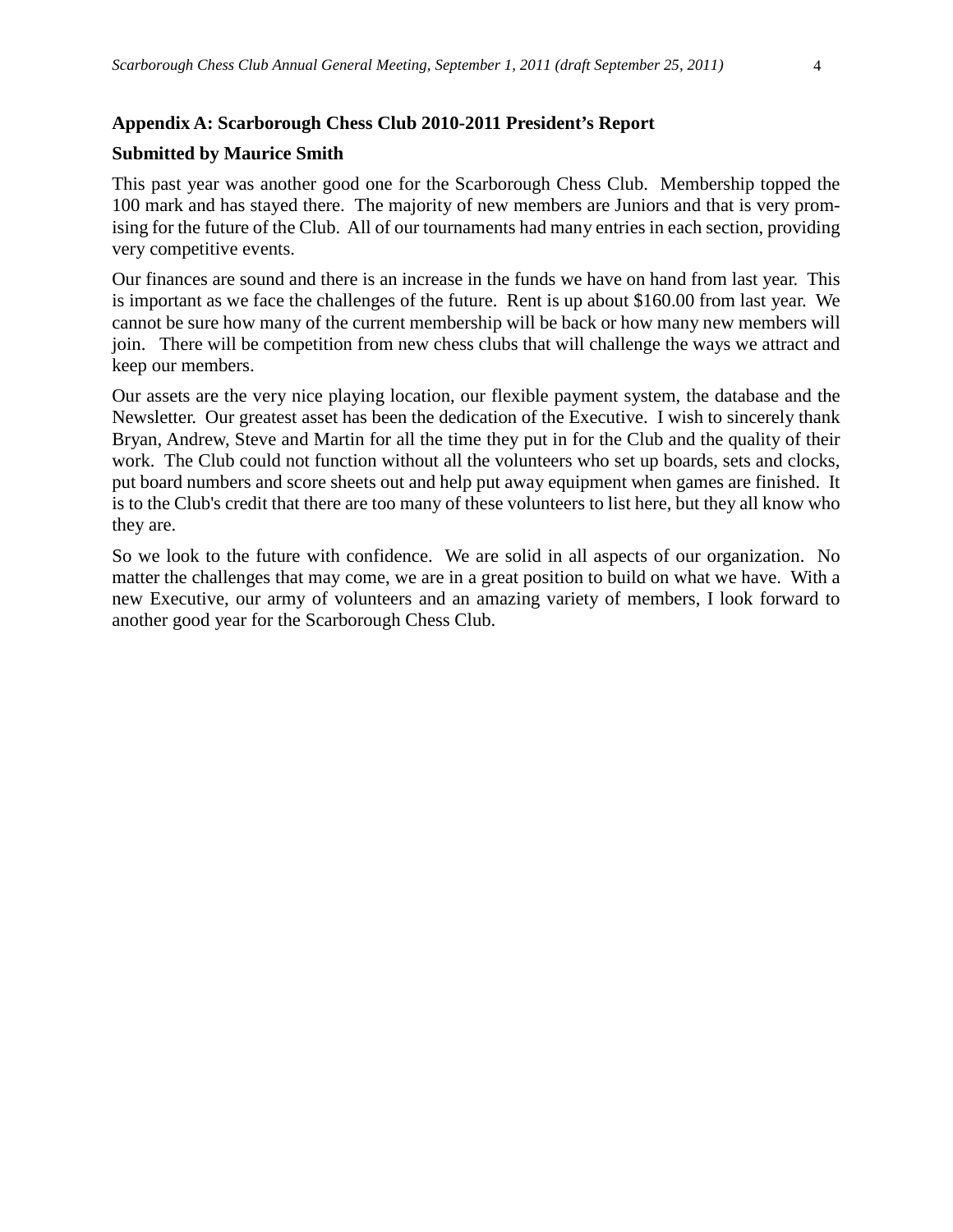# **Appendix B: Scarborough Chess Club 2010-2011 Vice-President's Report**

#### **Submitted by Bryan Lamb**

This year there were some family responsibilities and personal commitments that made it difficult for me to attend the club regularly because they fell on Thursdays. Resulting from this I played rather little chess as well last year. When I was present I aided in packing up materials at the end of the night and acting as tournament director. When not present the TD duties would have fallen to either Alex Ferreira or other members of the executive. I was normally available by phone in case any consultation was required, however in my recollection there were no occasions where this was necessary.

In my view the other members of the executive handled their responsibilities in their usual morethan-competent manners. I don't think I need to go to great lengths to point out the good things that Steve, Andrew, Maurice and of course Martin have done and continue to do. The combination of experience, dependability, and cooperation that they bring to the executive is a very valuable asset to the club, and it has been an honour to serve with them.

Sometimes it feels good to be needed, but to be honest there are also times when it feels good not to be needed too much. In view of both the recent difficulties I have had in making a regular commitment to the club and more importantly of some increased interest among other members in taking on club responsibilities, I feel that it is an appropriate time for me to temporarily step aside from the executive, after serving for 14 consecutive years, two as treasurer, nine as president and three as vice president. I get a needed break, and the club gets to see a new face or two or perhaps three on the executive.

I still offer my tournament directing experience to the club in whatever capacity it is deemed to be useful. Even if the executive decides to put someone else "in charge" I am still available to consult if needed. Friendly chess doesn't preclude the occasional unusual situation arising from time to time.

I wish the 2011-2012 executive all the best and confidently look forward to another successful year for the club.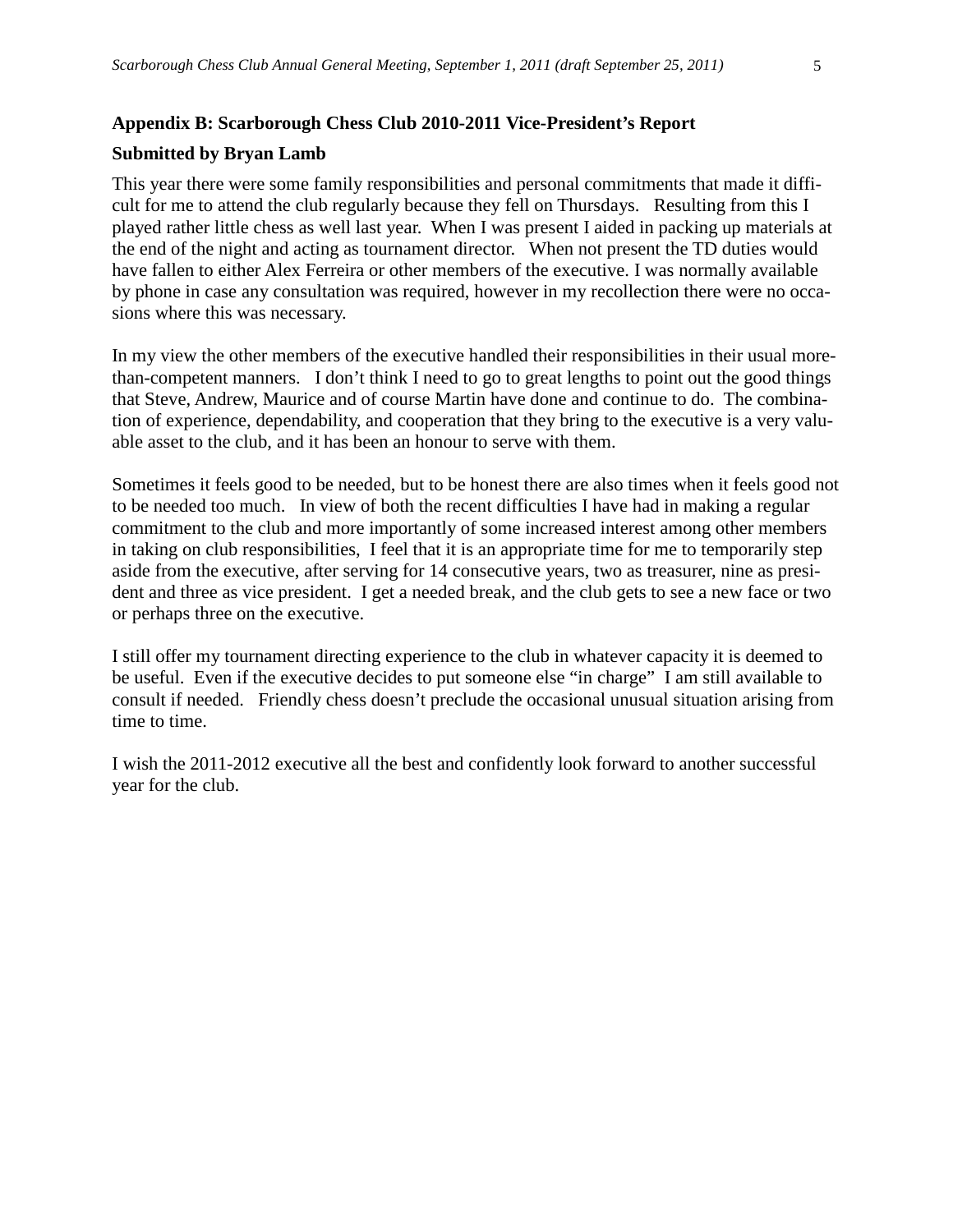# **Appendix C: Scarborough Chess Club 2010-2011 Treasurer's Report Submitted by Andrew Philip**

| <b>Opening Balance at August 31, 2010:</b> |             | \$9,862.60  |
|--------------------------------------------|-------------|-------------|
| <b>Revenues:</b>                           |             |             |
|                                            |             |             |
| Club Memberships                           | \$9,860.00  |             |
| <b>CFC Dues Collected</b>                  | 2,745.00    |             |
| Coffee & Concession                        | 271.22      |             |
| <b>Total Revenues</b>                      | \$12,876.22 |             |
| <b>Expenses:</b>                           |             |             |
| Rent<br>\$5,415.97                         |             |             |
| <b>CFC Rating Fees</b>                     | 1,497.00    |             |
| <b>CFC Dues Remitted</b>                   | 2,745.00    |             |
| Website Hosting/Domain Name                | 270.52      |             |
| Coffee Supplies                            | 224.19      |             |
| Trophies<br>101.33                         |             |             |
| <b>Chess Equipment</b>                     | 753.93      |             |
| <b>Grand Prix Prizes</b>                   | 500.00      |             |
| Miscellaneous Supplies                     | 60.96       |             |
| <b>Bank/Misc Charges</b>                   | 124.15      |             |
| Adjustment for stale dated cheque          | (460.32)    |             |
| <b>Total Expenses</b>                      | \$11,232.73 |             |
| <b>Net Income:</b>                         | \$1,643.49  |             |
| <b>Closing Balance at August 18, 2011:</b> |             | \$11,506.09 |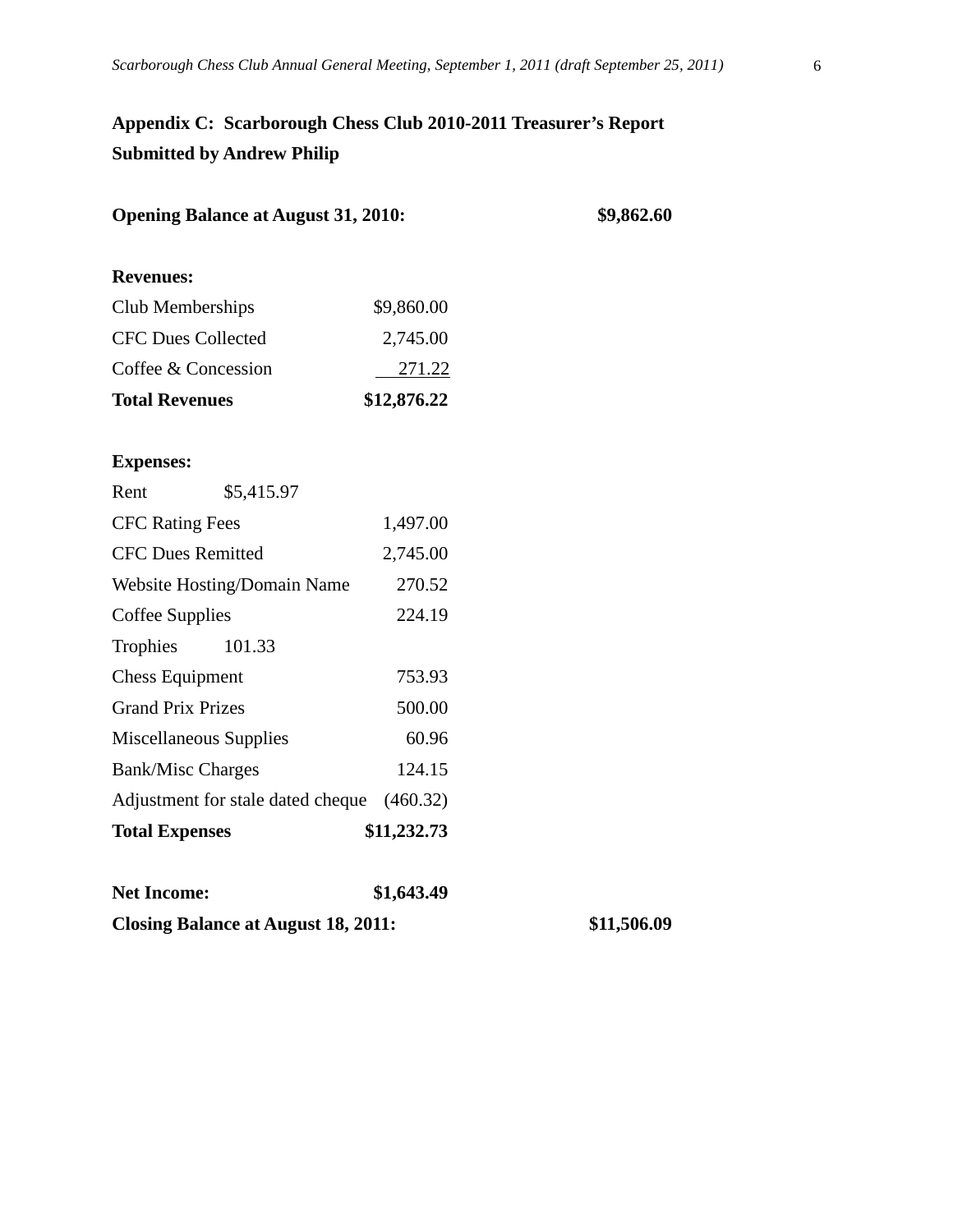#### **Treasurer's Opinion**

The Club continues to maintain its strong financial position. This is the fifth season in a row of continued improved fiscal health for the Club with the 2010/2011 financials showing a significant improvement in performance over 2009/2010. Our cash balance is now over \$11,000.

Strong club membership continues to be the primary contributor to the excellent financial performance. Both the Executive and the Membership are to be commended for their continued support of the all-important membership fee collection process.

Two years ago, the Executive introduced a more rigorous process to confirm members CFC dues are not in arrears, and for collection and remittance of CFC dues paid through our Club courtesy program. The 3rd year of this program resulted in the largest CFC dues collection numbers we have seen to date.

Last season, we faced a fairly sizeable 20% increase in hall rental costs under the new permit. The Executive took the difficult decision to increase membership fees to compensate for the increased operating costs. This action has had a positive effect on our financials that contributes to the long term stability of the Club. No further membership fee increases are proposed for this year.

While the Club is always prudent with its spending, it is my opinion that the Club is now financially stable enough to consider setting aside a modest annual budget for sponsorship opportunities and/or offering special events from time to time to the membership. This type of contribution to the game is a hallmark of all the great chess clubs around the world and I believe SCC with its 50 year history stands proudly amongst the very best. I encourage the new Executive to consider this idea commencing this season.

I will close by reiterating my mantra from the past few years that the key to the Club's well-being is a healthy, active membership. The Executive and Club membership should continue to keep a strong focus on maintaining current membership and recruiting new members to replace those that inevitably drop off.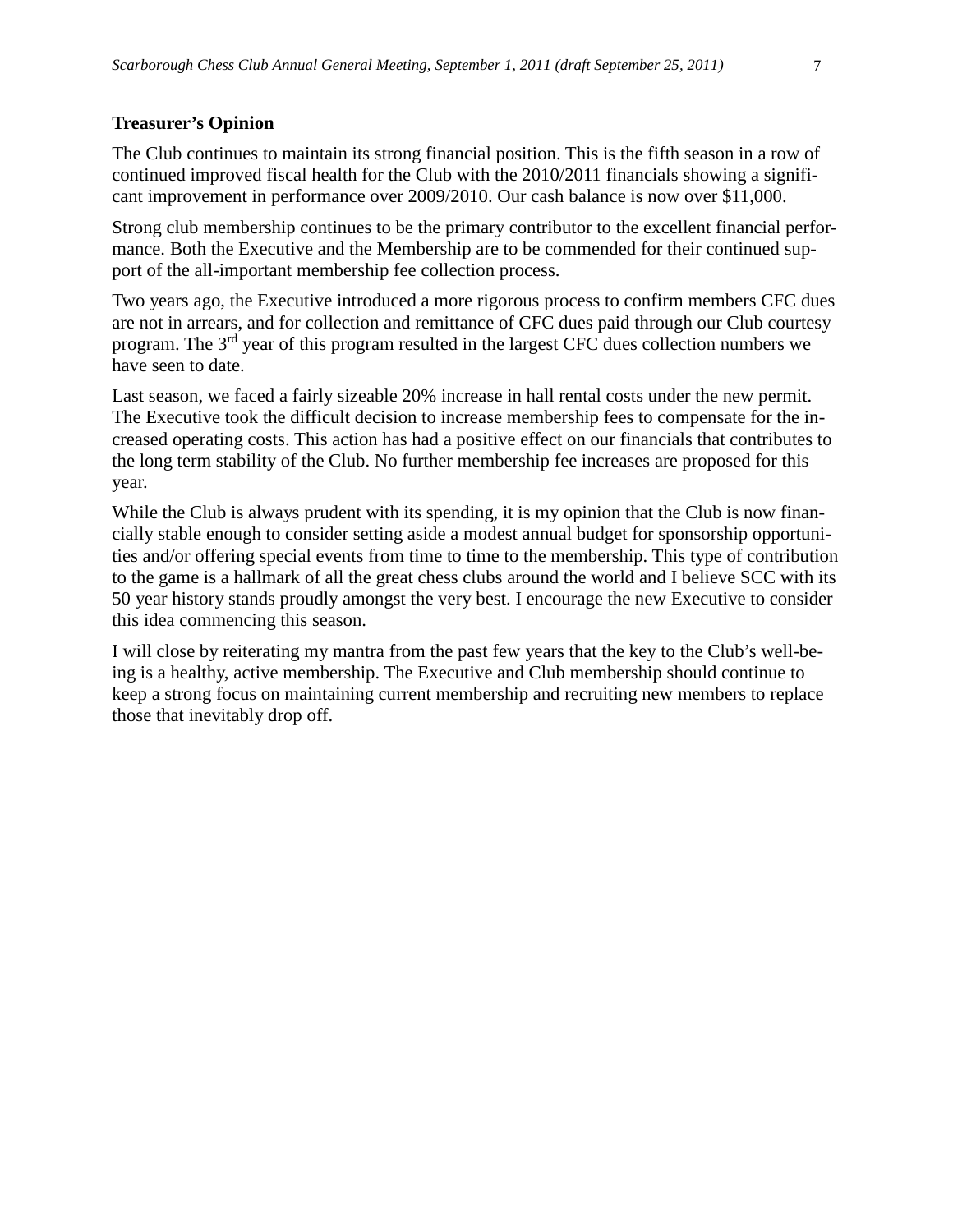## **Appendix D: Scarborough Chess Club 2010-2011 Secretary's Report**

#### **Submitted by Steve Karpik**

We had another great year at the Scarborough Chess Club. Membership continues to increase and our web site [\(www.scarboroughchessclub.ca\)](http://www.scarboroughchessclub.ca/) is serving to get timely, accurate information out to current and potential members as well as the chess community at large.



From September 1, 2010 to August 31, 2011, we had **8,896** visits to the web site. Note that Google Analytics was unavailable from early November 2010 through early January 2011 so the data represent web traffic for roughly 10 months. This compares to **6,546** visits from mid-December 2009 (when Google Analytics was first available to us) through August 31, 2009, a period of just over 8 months.

I've enjoyed volunteering as club Secretary over the past few years and am interested and willing to stand for election in the position for 2010-2011.